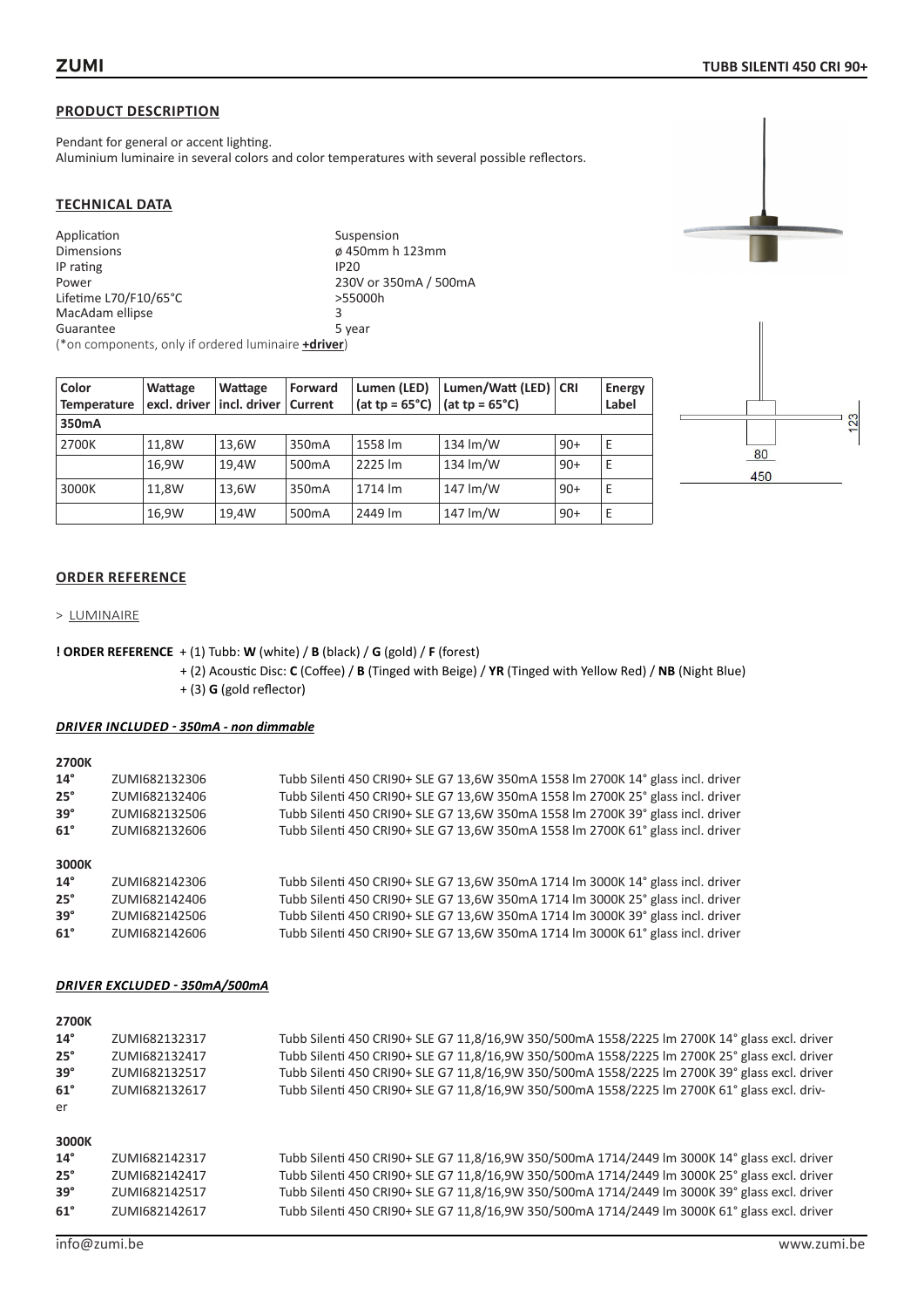#### **Round base**

ZUMIPD801  $(+ W / B)$  Round base  $\emptyset$  80

# **3F Adapter**

*Non dimmable*

#### *350mA*

| white | TRID87500789 | Intrack driver LC 25W 350-600mA o4a T EXC3 white |
|-------|--------------|--------------------------------------------------|
| black | TRID87500787 | Intrack driver LC 25W 350-600mA o4a T EXC3 black |
| $+$   | TRID28001110 | I-SELECT 2 PLUG 350MA B                          |
|       |              |                                                  |

# *500mA*

| white | TRID87500789 | Intrack driver LC 25W 350-600mA o4a T EXC3 white |
|-------|--------------|--------------------------------------------------|
| black | TRID87500787 | Intrack driver LC 25W 350-600mA o4a T EXC3 black |
| $+$   | TRID28001114 | I-SELECT 2 PLUG 500MA BL                         |

#### *Dimmable*

## *350mA*

| white   | TRID87500909 | Intrack driver LC 25W 350-600mA o4a T EXC3 white |
|---------|--------------|--------------------------------------------------|
| black   | TRID87500908 | Intrack driver LC 25W 350-600mA o4a T EXC3 black |
| $+$ $-$ | TRID28001110 | I-SELECT 2 PLUG 350MA B                          |
|         |              |                                                  |
| 500mA   |              |                                                  |

#### *500mA*

| white | TRID87500909 | Intrack driver LC 25W 350-600mA o4a T EXC3 white |
|-------|--------------|--------------------------------------------------|
| black | TRID87500908 | Intrack driver LC 25W 350-600mA o4a T EXC3 black |
| $+$   | TRID28001114 | I-SELECT 2 PLUG 500MA BL                         |

#### > OPTIONS

# **Honeycomb grid**

Honeycomb grid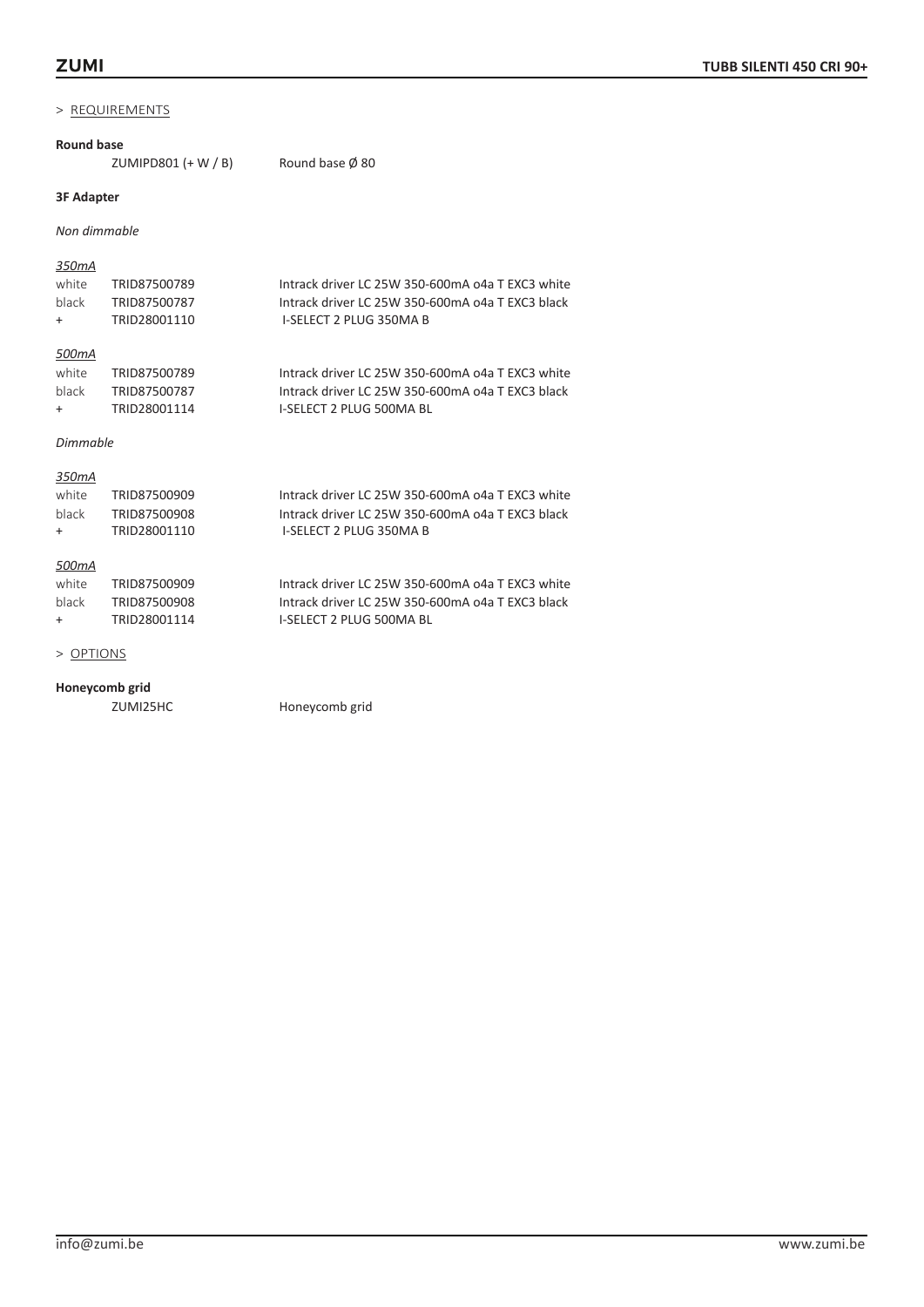Pendant for general or accent lighting. Aluminium luminaire in several colors and color temperatures with several possible reflectors.

## **TECHNICAL DATA**

| Application                                                 | Suspension            |
|-------------------------------------------------------------|-----------------------|
| <b>Dimensions</b>                                           | ø 600mm h 123mm       |
| IP rating                                                   | <b>IP20</b>           |
| Power                                                       | 230V or 350mA / 500mA |
| Lifetime L70/F10/65°C                                       | >55000h               |
| MacAdam ellipse                                             | з                     |
| Guarantee                                                   | 5 year                |
| (*on components, only if ordered luminaire <b>+driver</b> ) |                       |

| Color<br><b>Temperature</b> | <b>Wattage</b> | Wattage<br>excl. driver   incl. driver | <b>Forward</b><br>Current | Lumen (LED)<br>(at tp = $65^{\circ}$ C)   (at tp = $65^{\circ}$ C) | Lumen/Watt (LED)   CRI |       | <b>Energy</b><br>Label |
|-----------------------------|----------------|----------------------------------------|---------------------------|--------------------------------------------------------------------|------------------------|-------|------------------------|
| 350mA                       |                |                                        |                           |                                                                    |                        |       |                        |
| 2700K                       | 11.8W          | 13,6W                                  | 350 <sub>m</sub> A        | 1558 lm                                                            | 134 lm/W               | $90+$ | F                      |
|                             | 16.9W          | 19.4W                                  | 500 <sub>m</sub> A        | 2225 lm                                                            | 134 lm/W               | $90+$ | F                      |
| 3000K                       | 11.8W          | 13.6W                                  | 350 <sub>m</sub> A        | 1714 lm                                                            | 147 lm/W               | $90+$ | E                      |
|                             | 16,9W          | 19.4W                                  | 500 <sub>m</sub> A        | 2449 lm                                                            | 147 lm/W               | $90+$ | E                      |



## **ORDER REFERENCE**

> LUMINAIRE

**! ORDER REFERENCE** + (1) Tubb: **W** (white) / **B** (black) / **G** (gold) / **F** (forest)

+ (2) Acoustic Disc: **C** (Coffee) / **B** (Tinged with Beige) / **YR** (Tinged with Yellow Red) / **NB** (Night Blue)

+ (3) **G** (gold reflector)

## *DRIVER INCLUDED - 350mA - non dimmable*

**2700K**

| ZUMI692132306 | Tubb Silenti 600 CRI90+ SLE G7 13,6W 350mA 1558 Im 2700K 14° glass incl. driver |
|---------------|---------------------------------------------------------------------------------|
| ZUMI692132406 | Tubb Silenti 600 CRI90+ SLE G7 13,6W 350mA 1558 Im 2700K 25° glass incl. driver |
| ZUMI692132506 | Tubb Silenti 600 CRI90+ SLE G7 13,6W 350mA 1558 Im 2700K 39° glass incl. driver |
| ZUMI692132606 | Tubb Silenti 600 CRI90+ SLE G7 13,6W 350mA 1558 lm 2700K 61° glass incl. driver |
|               |                                                                                 |
|               |                                                                                 |
| ZUMI692142306 | Tubb Silenti 600 CRI90+ SLE G7 13,6W 350mA 1714 lm 3000K 14° glass incl. driver |
| ZUMI692142406 | Tubb Silenti 600 CRI90+ SLE G7 13,6W 350mA 1714 Im 3000K 25° glass incl. driver |
| ZUMI692142506 | Tubb Silenti 600 CRI90+ SLE G7 13,6W 350mA 1714 lm 3000K 39° glass incl. driver |
| ZUMI692142606 | Tubb Silenti 600 CRI90+ SLE G7 13.6W 350mA 1714 lm 3000K 61° glass incl. driver |
|               |                                                                                 |

| 2700K                 |               |                                                                                               |
|-----------------------|---------------|-----------------------------------------------------------------------------------------------|
| $14^{\circ}$          | ZUMI692132317 | Tubb Silenti 600 CRI90+ SLE G7 11,8/16,9W 350/500mA 1558/2225 lm 2700K 14° glass excl. driver |
| $25^\circ$            | ZUMI692132417 | Tubb Silenti 600 CRI90+ SLE G7 11,8/16,9W 350/500mA 1558/2225 lm 2700K 25° glass excl. driver |
| $39^\circ$            | ZUMI692132517 | Tubb Silenti 600 CRI90+ SLE G7 11,8/16,9W 350/500mA 1558/2225 lm 2700K 39° glass excl. driver |
| $61^\circ$            | ZUMI692132617 | Tubb Silenti 600 CRI90+ SLE G7 11,8/16,9W 350/500mA 1558/2225 lm 2700K 61° glass excl. driver |
| 3000K<br>$14^{\circ}$ |               |                                                                                               |
|                       | ZUMI692142317 | Tubb Silenti 600 CRI90+ SLE G7 11,8/16,9W 350/500mA 1714/2449 lm 3000K 14° glass excl. driver |
| $25^\circ$            | ZUMI692142417 | Tubb Silenti 600 CRI90+ SLE G7 11,8/16,9W 350/500mA 1714/2449 lm 3000K 25° glass excl. driver |
| $39^\circ$            | ZUMI692142517 | Tubb Silenti 600 CRI90+ SLE G7 11,8/16,9W 350/500mA 1714/2449 lm 3000K 39° glass excl. driver |
| $61^\circ$            | ZUMI692142617 | Tubb Silenti 600 CRI90+ SLE G7 11,8/16,9W 350/500mA 1714/2449 lm 3000K 61° glass excl. driver |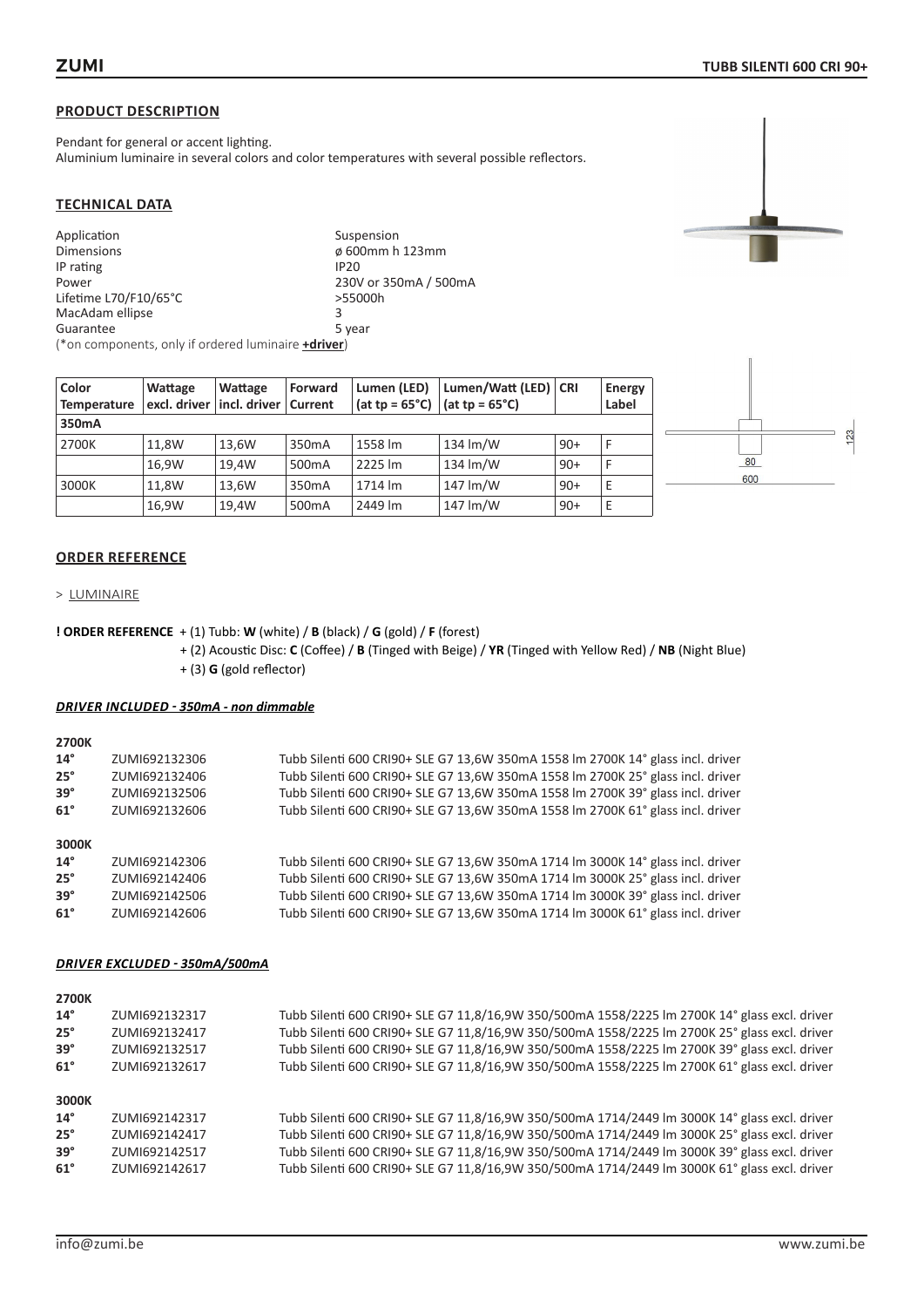#### **Round base**

ZUMIPD801  $(+ W / B)$  Round base  $\emptyset$  80

#### **3F Adapter**

*Non dimmable*

#### *350mA*

| white | TRID87500789 | Intrack driver LC 25W 350-600mA o4a T EXC3 white |
|-------|--------------|--------------------------------------------------|
| black | TRID87500787 | Intrack driver LC 25W 350-600mA o4a T EXC3 black |
| $+$   | TRID28001110 | I-SELECT 2 PLUG 350MA B                          |
|       |              |                                                  |

# *500mA*

| white | TRID87500789 | Intrack driver LC 25W 350-600mA o4a T EXC3 white |
|-------|--------------|--------------------------------------------------|
| black | TRID87500787 | Intrack driver LC 25W 350-600mA o4a T EXC3 black |
| $+$   | TRID28001114 | I-SELECT 2 PLUG 500MA BL                         |

#### *Dimmable*

# *350mA*

| white | TRID87500909 | Intrack driver LC 25W 350-600mA o4a T EXC3 white |
|-------|--------------|--------------------------------------------------|
| black | TRID87500908 | Intrack driver LC 25W 350-600mA o4a T EXC3 black |
| $+$   | TRID28001110 | <b>I-SELECT 2 PLUG 350MA B</b>                   |
|       |              |                                                  |

## *500mA*

| white | TRID87500909 | Intrack driver LC 25W 350-600mA o4a T EXC3 white |
|-------|--------------|--------------------------------------------------|
| black | TRID87500908 | Intrack driver LC 25W 350-600mA o4a T EXC3 black |
| $+$   | TRID28001114 | I-SELECT 2 PLUG 500MA BL                         |

# > OPTIONS

# **Honeycomb grid**

ZUMI25HC Honeycomb grid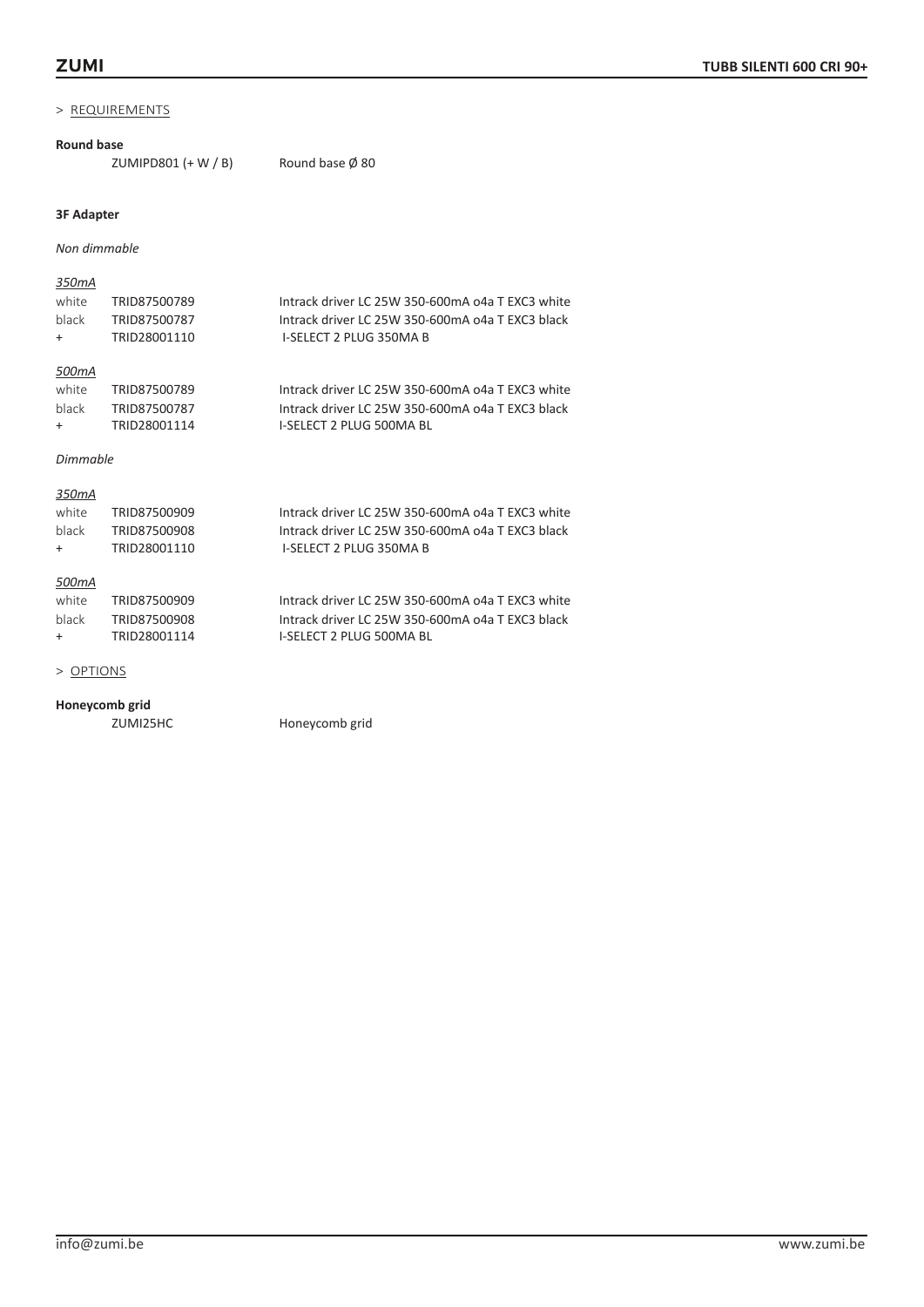Pendant for general or accent lighting. Aluminium luminaire in several colors and color temperatures with several possible reflectors.

#### **TECHNICAL DATA**

| Application                                                 | Suspension            |
|-------------------------------------------------------------|-----------------------|
| <b>Dimensions</b>                                           | ø 800mm h 123mm       |
| IP rating                                                   | <b>IP20</b>           |
| Power                                                       | 230V or 350mA / 500mA |
| Lifetime L70/F10/65°C                                       | >55000h               |
| MacAdam ellipse                                             | 3                     |
| Guarantee                                                   | 5 year                |
| (*on components, only if ordered luminaire <b>+driver</b> ) |                       |

| Color<br><b>Temperature</b> | Wattage | Wattage<br>excl. driver   incl. driver | Forward<br>Current | Lumen (LED)<br>(at tp = $65^{\circ}$ C) | Lumen/Watt (LED)   CRI<br>(at tp = $65^{\circ}$ C) |       | <b>Energy</b><br>Label |
|-----------------------------|---------|----------------------------------------|--------------------|-----------------------------------------|----------------------------------------------------|-------|------------------------|
| 350mA                       |         |                                        |                    |                                         |                                                    |       |                        |
| 2700K                       | 11.8W   | 13.6W                                  | 350 <sub>m</sub> A | 1558 lm                                 | $134 \mathrm{Im} / W$                              | $90+$ |                        |
|                             | 16.9W   | 19.4W                                  | 500 <sub>m</sub> A | 2225 lm                                 | 134 $\text{Im}/\text{W}$                           | $90+$ |                        |
| 3000K                       | 11.8W   | 13.6W                                  | 350 <sub>m</sub> A | 1714 lm                                 | 147 lm/W                                           | $90+$ | Е                      |
|                             | 16,9W   | 19.4W                                  | 500 <sub>m</sub> A | 2449 lm                                 | 147 lm/W                                           | $90+$ | E                      |



## **ORDER REFERENCE**

> LUMINAIRE

## **! ORDER REFERENCE** + (1) Tubb: **W** (white) / **B** (black) / **G** (gold) / **F** (forest)

+ (2) Acoustic Disc: **C** (Coffee) / **B** (Tinged with Beige) / **YR** (Tinged with Yellow Red) / **NB** (Night Blue) + (3) **G** (gold reflector)

#### *DRIVER INCLUDED - 350mA - non dimmable*

**2700K**

| $14^{\circ}$ | ZUMI702132306 | Tubb Silenti 800 CRI90+ SLE G7 13,6W 350mA 1558 Im 2700K 14° glass incl. driver |
|--------------|---------------|---------------------------------------------------------------------------------|
| $25^\circ$   | ZUMI702132406 | Tubb Silenti 800 CRI90+ SLE G7 13,6W 350mA 1558 Im 2700K 25° glass incl. driver |
| $39^\circ$   | ZUMI702132506 | Tubb Silenti 800 CRI90+ SLE G7 13,6W 350mA 1558 Im 2700K 39° glass incl. driver |
| $61^\circ$   | ZUMI702132606 | Tubb Silenti 800 CRI90+ SLE G7 13,6W 350mA 1558 Im 2700K 61° glass incl. driver |
|              |               |                                                                                 |
| 3000K        |               |                                                                                 |
| $14^{\circ}$ | ZUMI702142306 | Tubb Silenti 800 CRI90+ SLE G7 13,6W 350mA 1714 lm 3000K 14° glass incl. driver |
| $25^\circ$   | ZUMI702142406 | Tubb Silenti 800 CRI90+ SLE G7 13,6W 350mA 1714 Im 3000K 25° glass incl. driver |
| $39^\circ$   | ZUMI702142506 | Tubb Silenti 800 CRI90+ SLE G7 13,6W 350mA 1714 Im 3000K 39° glass incl. driver |
| $61^\circ$   | ZUMI702142606 | Tubb Silenti 800 CRI90+ SLE G7 13,6W 350mA 1714 lm 3000K 61° glass incl. driver |

| 2700K        |               |                                                                                               |
|--------------|---------------|-----------------------------------------------------------------------------------------------|
| $14^{\circ}$ | ZUMI702132317 | Tubb Silenti 800 CRI90+ SLE G7 11,8/16,9W 350/500mA 1558/2225 lm 2700K 14° glass excl. driver |
| $25^\circ$   | ZUMI702132417 | Tubb Silenti 800 CRI90+ SLE G7 11,8/16,9W 350/500mA 1558/2225 Im 2700K 25° glass excl. driver |
| $39^\circ$   | ZUMI702132517 | Tubb Silenti 800 CRI90+ SLE G7 11,8/16,9W 350/500mA 1558/2225 Im 2700K 39° glass excl. driver |
| $61^\circ$   | ZUMI702132617 | Tubb Silenti 800 CRI90+ SLE G7 11,8/16,9W 350/500mA 1558/2225 lm 2700K 61° glass excl. driver |
| 3000K        |               |                                                                                               |
| $14^{\circ}$ | ZUMI702142317 | Tubb Silenti 800 CRI90+ SLE G7 11,8/16,9W 350/500mA 1714/2449 lm 3000K 14° glass excl. driver |
| $25^\circ$   | ZUMI702142417 | Tubb Silenti 800 CRI90+ SLE G7 11,8/16,9W 350/500mA 1714/2449 lm 3000K 25° glass excl. driver |
| $39^\circ$   | ZUMI702142517 | Tubb Silenti 800 CRI90+ SLE G7 11,8/16,9W 350/500mA 1714/2449 lm 3000K 39° glass excl. driver |
| $61^\circ$   | ZUMI702142617 | Tubb Silenti 800 CRI90+ SLE G7 11,8/16,9W 350/500mA 1714/2449 lm 3000K 61° glass excl. driver |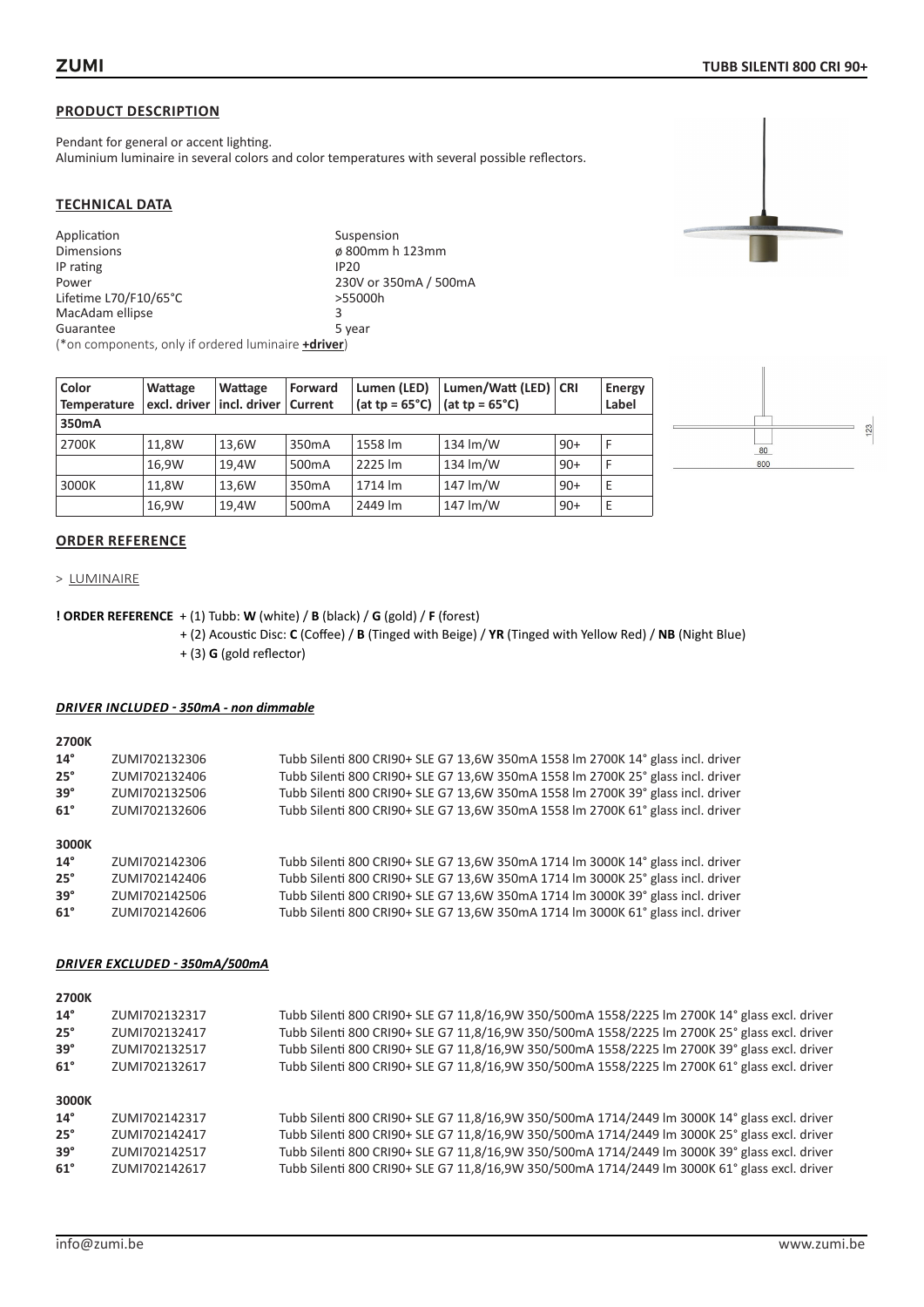#### **Round base**

ZUMIPD801  $(+ W / B)$  Round base  $\emptyset$  80

# **3F Adapter**

*Non dimmable*

#### *350mA*

| white | TRID87500789 | Intrack driver LC 25W 350-600mA o4a T EXC3 white |
|-------|--------------|--------------------------------------------------|
| black | TRID87500787 | Intrack driver LC 25W 350-600mA o4a T EXC3 black |
| $+$   | TRID28001110 | I-SELECT 2 PLUG 350MA B                          |
|       |              |                                                  |

# *500mA*

| white | TRID87500789 | Intrack driver LC 25W 350-600mA o4a T EXC3 white |
|-------|--------------|--------------------------------------------------|
| black | TRID87500787 | Intrack driver LC 25W 350-600mA o4a T EXC3 black |
| $+$   | TRID28001114 | I-SELECT 2 PLUG 500MA BL                         |

#### *Dimmable*

## *350mA*

| white   | TRID87500909 | Intrack driver LC 25W 350-600mA o4a T EXC3 white |
|---------|--------------|--------------------------------------------------|
| black   | TRID87500908 | Intrack driver LC 25W 350-600mA o4a T EXC3 black |
| $+$ $-$ | TRID28001110 | I-SELECT 2 PLUG 350MA B                          |
|         |              |                                                  |
| 500mA   |              |                                                  |

#### *500mA*

| white | TRID87500909 | Intrack driver LC 25W 350-600mA o4a T EXC3 white |
|-------|--------------|--------------------------------------------------|
| black | TRID87500908 | Intrack driver LC 25W 350-600mA o4a T EXC3 black |
| $+$   | TRID28001114 | I-SELECT 2 PLUG 500MA BL                         |

#### > OPTIONS

# **Honeycomb grid**

Honeycomb grid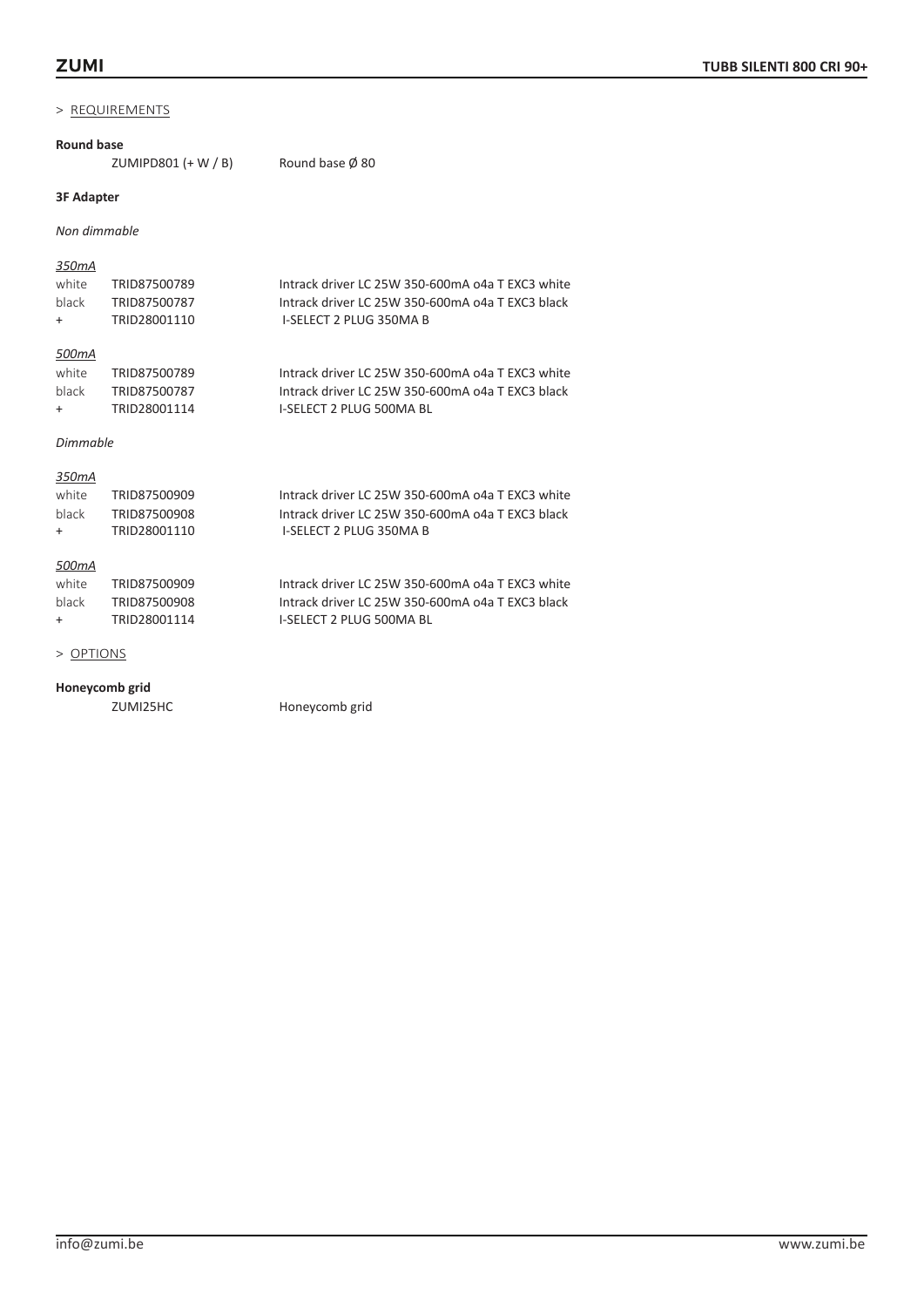Pendant for general or accent lighting. Aluminium luminaire in several colors and color temperatures with several possible reflectors.

#### **TECHNICAL DATA**

| Application                                                 | Suspension            |
|-------------------------------------------------------------|-----------------------|
| <b>Dimensions</b>                                           | ø 1200mm h 123mm      |
| IP rating                                                   | <b>IP20</b>           |
| Power                                                       | 230V or 350mA / 500mA |
| Lifetime L70/F10/65°C                                       | >55000h               |
| MacAdam ellipse                                             | з                     |
| Guarantee                                                   | 5 year                |
| (*on components, only if ordered luminaire <b>+driver</b> ) |                       |

| Color<br>Temperature | Wattage<br>excl. driver   incl. driver | Wattage | Forward<br>Current | Lumen (LED)<br>$(at tp = 65°C)$ | Lumen/Watt (LED)   CRI<br>(at tp = $65^{\circ}$ C) |       | <b>Energy</b><br>Label |
|----------------------|----------------------------------------|---------|--------------------|---------------------------------|----------------------------------------------------|-------|------------------------|
| 350mA                |                                        |         |                    |                                 |                                                    |       |                        |
| 2700K                | 11.8W                                  | 13.6W   | 350 <sub>m</sub> A | 1558 lm                         | $134 \text{ Im/W}$                                 | $90+$ |                        |
|                      | 16.9W                                  | 19.4W   | 500 <sub>m</sub> A | 2225 lm                         | $134 \mathrm{Im} / W$                              | $90+$ |                        |
| 3000K                | 11.8W                                  | 13,6W   | 350 <sub>m</sub> A | 1714 lm                         | 147 lm/W                                           | $90+$ | E                      |
|                      | 16,9W                                  | 19,4W   | 500 <sub>m</sub> A | 2449 lm                         | 147 lm/W                                           | $90+$ | Е                      |

# **ORDER REFERENCE**

#### > LUMINAIRE

**! ORDER REFERENCE** + (1) Tubb: **W** (white) / **B** (black) / **G** (gold) / **F** (forest)

+ (2) Acoustic Disc: **C** (Coffee) / **B** (Tinged with Beige) / **YR** (Tinged with Yellow Red) / **NB** (Night Blue) + (3) **G** (gold reflector)

#### *DRIVER INCLUDED - 350mA - non dimmable*

**2700K**

| -----        |               |                                                                                  |
|--------------|---------------|----------------------------------------------------------------------------------|
| $14^{\circ}$ | ZUMI712132306 | Tubb Silenti 1200 CRI90+ SLE G7 13,6W 350mA 1558 Im 2700K 14° glass incl. driver |
| $25^\circ$   | ZUMI712132406 | Tubb Silenti 1200 CRI90+ SLE G7 13,6W 350mA 1558 lm 2700K 25° glass incl. driver |
| $39^\circ$   | ZUMI712132506 | Tubb Silenti 1200 CRI90+ SLE G7 13,6W 350mA 1558 lm 2700K 39° glass incl. driver |
| $61^\circ$   | ZUMI712132606 | Tubb Silenti 1200 CRI90+ SLE G7 13,6W 350mA 1558 lm 2700K 61° glass incl. driver |
|              |               |                                                                                  |
| 3000K        |               |                                                                                  |
| $14^{\circ}$ | ZUMI712142306 | Tubb Silenti 1200 CRI90+ SLE G7 13,6W 350mA 1714 lm 3000K 14° glass incl. driver |
| $25^\circ$   | ZUMI712142406 | Tubb Silenti 1200 CRI90+ SLE G7 13,6W 350mA 1714 lm 3000K 25° glass incl. driver |
| $39^\circ$   | ZUMI712142506 | Tubb Silenti 1200 CRI90+ SLE G7 13,6W 350mA 1714 Im 3000K 39° glass incl. driver |
| $61^\circ$   | ZUMI712142606 | Tubb Silenti 1200 CRI90+ SLE G7 13,6W 350mA 1714 Im 3000K 61° glass incl. driver |
|              |               |                                                                                  |

| <b>2700K</b> |               |                                                                                                |
|--------------|---------------|------------------------------------------------------------------------------------------------|
| $14^{\circ}$ | ZUMI712132317 | Tubb Silenti 1200 CRI90+ SLE G7 11,8/16,9W 350/500mA 1558/2225 lm 2700K 14° glass excl. driver |
| $25^\circ$   | ZUMI712132417 | Tubb Silenti 1200 CRI90+ SLE G7 11,8/16,9W 350/500mA 1558/2225 Im 2700K 25° glass excl. driver |
| $39^\circ$   | ZUMI712132517 | Tubb Silenti 1200 CRI90+ SLE G7 11,8/16,9W 350/500mA 1558/2225 lm 2700K 39° glass excl. driver |
| $61^\circ$   | ZUMI712132617 | Tubb Silenti 1200 CRI90+ SLE G7 11,8/16,9W 350/500mA 1558/2225 lm 2700K 61° glass excl. driver |
| 3000K        |               |                                                                                                |
| $14^{\circ}$ | ZUMI712142317 | Tubb Silenti 1200 CRI90+ SLE G7 11,8/16,9W 350/500mA 1714/2449 lm 3000K 14° glass excl. driver |
| $25^\circ$   | ZUMI712142417 | Tubb Silenti 1200 CRI90+ SLE G7 11,8/16,9W 350/500mA 1714/2449 lm 3000K 25° glass excl. driver |
| $39^\circ$   | ZUMI712142517 | Tubb Silenti 1200 CRI90+ SLE G7 11,8/16,9W 350/500mA 1714/2449 lm 3000K 39° glass excl. driver |
| $61^\circ$   | ZUMI712142617 | Tubb Silenti 1200 CRI90+ SLE G7 11,8/16,9W 350/500mA 1714/2449 lm 3000K 61° glass excl. driver |
|              |               |                                                                                                |